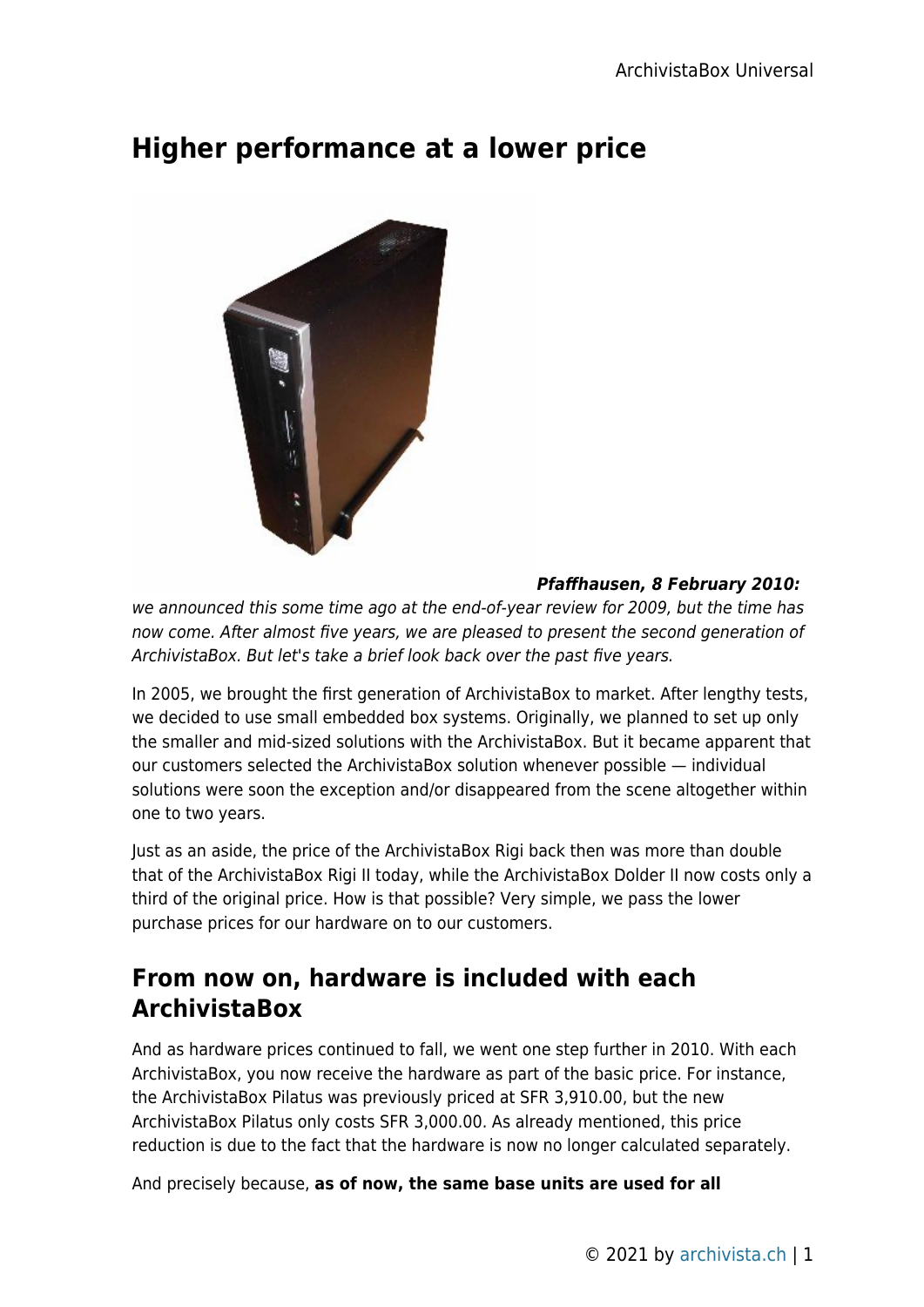#### **ArchivistaBox models, we call the ArchivistaBoxes ArchivistaBox Universal.**

This has the advantage that we can upgrade any ArchivistaBox at any time. For you, this means that you can start with an ArchivistaBox Säntis, for example, and then later switch to a redundant ArchivistaBox Titlis. You simply pay the price difference between the two box models. Upgrading the box is included in each price.

### **The choice between hardware solution and virtualization**

At this point, we would also like to add that, as of now, you can choose how you would like your ArchivistaBox to be shipped. With the classic version, you receive an ArchivistaBox with a standard setup, i.e. you can start with the ArchivistaBox plug and play.

For the ArchivistaVM option, our virtualization solution is deployed to start with. Within ArchivistaVM, you then find the virtual ArchivistaBox(es). By the way, all ArchivistaBoxes, starting from Säntis II, already include quad-core processors so that you are then welcome to set up one or two additional operating systems alongside the virtual ArchivistaBox.

For a purely virtual ArchivistaBox, the ArchivistaBox is deployed on your virtualization platform. In this case, you do not receive a physical ArchivistaBox. Instead, the virtual ArchivistaBoxes can be conveniently integrated into your platform. We currently provide support for VMWare, VirtualBox, XEN and KVM.